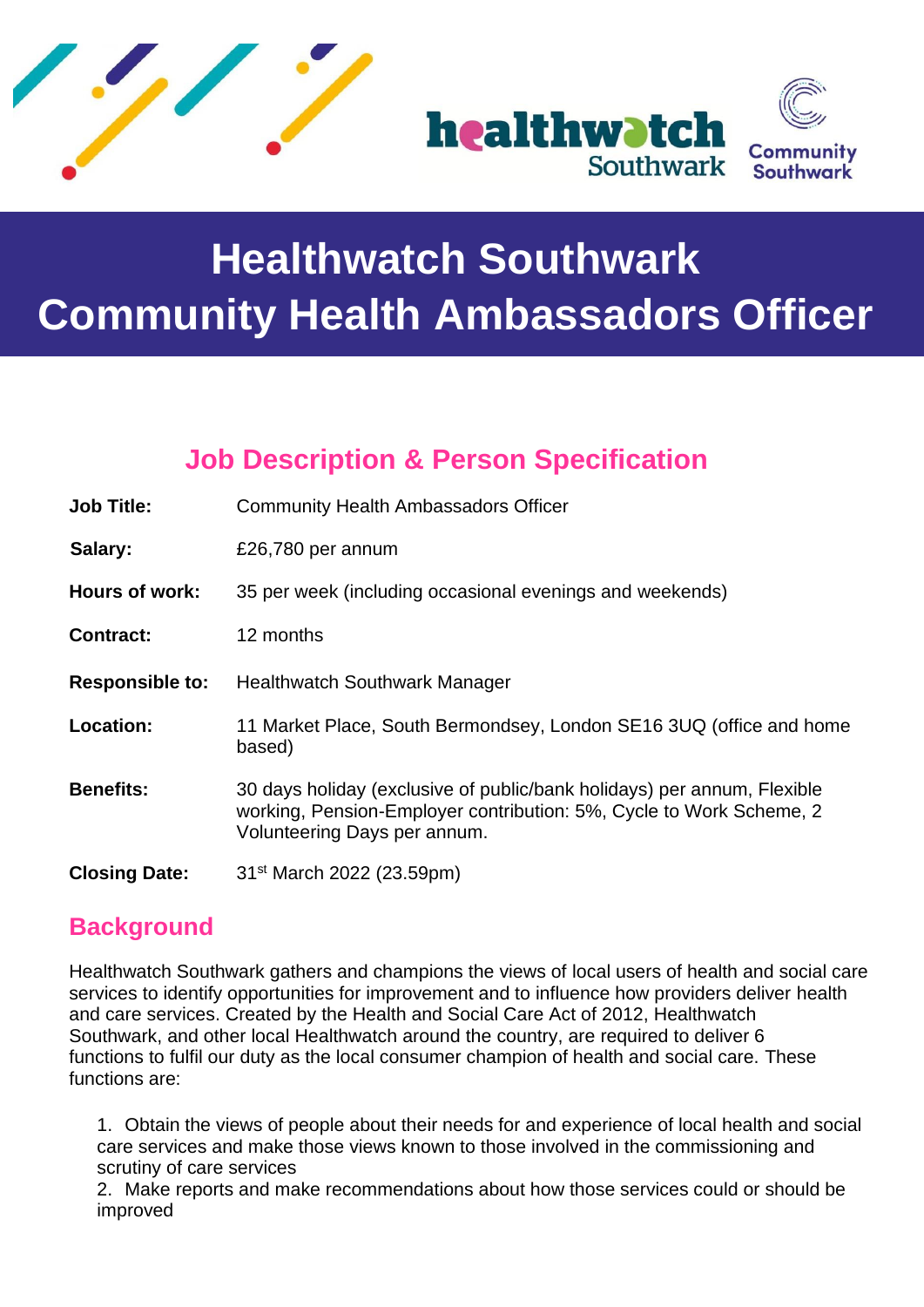3. Promote and support the involvement of people in the monitoring, commissioning and provision of local health and social care services.

4. Provide information and advice to the public about accessing health and social care service and choice in relation to those services.

5. Make the views and experiences of people known to Healthwatch England helping it to carry out its role as national champion.

6. Make recommendations to Healthwatch England to advise the Care Quality Commission to carry out special reviews or investigations into areas of concern

To find out more about Healthwatch Southwark please visit: [www.healthwatchsouthwark.org](http://www.healthwatchsouthwark.org/)

Healthwatch Southwark is hosted by Community Southwark: [www.communitysouthwark.org](http://www.communitysouthwark.org/)

## **Purpose of the Role**

- ➢ To coordinate and develop the Community Health Ambassadors Network.
- ➢ To actively engage with the local community and voluntary sector (VCS) organisations to help reduce transmission of coronavirus, increase uptake of the COVID-19 vaccine, and reduce inequalities in the impact of coronavirus.
- ➢ To adapt and disseminate messaging about COVID-19 and to help eliminate barriers to people following guidance.
- $\triangleright$  To support coordination of two grant programmes:
	- o VCS Covid-19 Outreach Grants
	- o NHS Covid-19 Vaccination Uptake and Prevention Grants
- ➢ To work closely with Public Health Southwark and act as a liaison between them, Healthwatch members and the local VCS on matters relating to COVID-19
- ➢ To participate in the Council's Outbreak Prevention communications and engagement plans and represent Healthwatch Southwark and Community Southwark in this working group.

**NB:** Please note some of the duties and responsibilities will be subject to change over the duration of the year.

# **Duties & Responsibilities**

#### **Coordination of Community Health Ambassadors Network and COVID-19 Outbreak communication**

- To work with Public Health Southwark on developing and managing the Community Health Ambassadors Network:
	- o Recruiting new Community Health Ambassadors in Southwark
	- o Develop networks of Ambassadors from specific sections of the community eg Young Ambassadors and reach out into communities that are currently underrepresented
	- o Organise engagement activities for Ambassadors e.g., to equip them with local knowledge and relevant skills
	- o Engage with Ambassadors to find out local intelligence on issues related to COVID-19, for example by carrying out regular surveys and polls, and engaging with Ambassadors on the Ambassador Whatsapp group
	- o Carry out the administration and monitoring of the Community Health Ambassadors programme, including organising training courses for Ambassadors and grant recipients,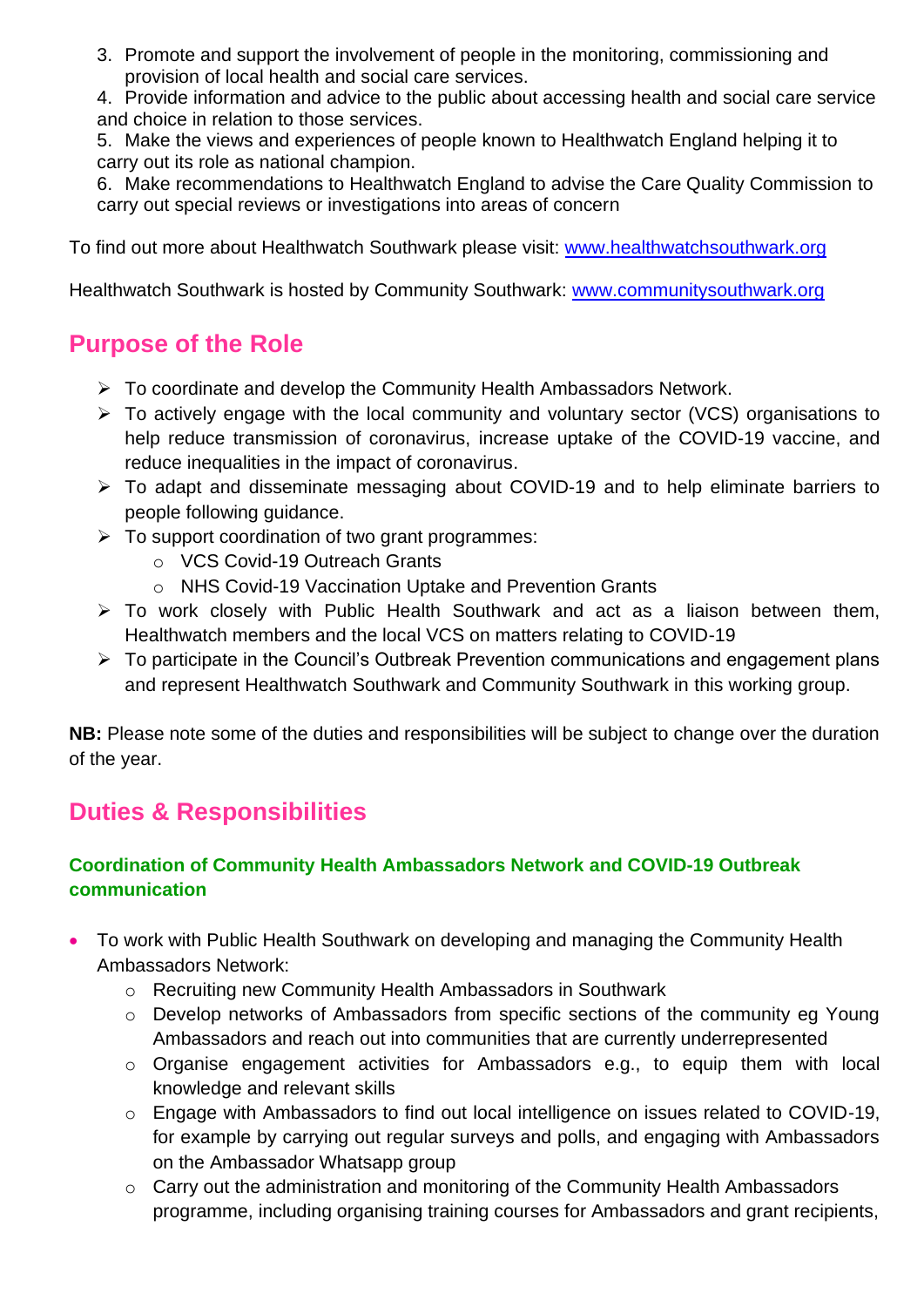producing and sourcing relevant resources in a variety of languages, paying expenses, maintaining regular contact, feeding back insight from Ambassadors into NHS / Council programmes etc.

- o Explore links with other Champions programmes, eg our local NHS Learning Disability **Champions**
- Pass on relevant information from the Community Health Ambassadors Network to grant recipients and support the VCS Covid-19 Outreach Grant recipients with recruitment of Ambassadors within their priority user groups.
- Develop responses to community research which suggests that Ambassador involvement in specific activities would be appropriate.
- Provide a link between Healthwatch and the Community Health Ambassadors Programme so that opportunities to be involved in Healthwatch community engagement activities can be offered to Ambassadors.
- In collaboration with CS and Council colleagues, sourcing and disseminating further information to help signpost and support communities as challenges emerge (e.g. food, finance) and, in collaboration with Healthwatch and CCG colleagues, around other health needs which become apparent in the course of work (e.g. GP registration, long-term conditions).
- To collate and organise the feedback collected from organisations and share it with the Council and relevant partners in a productive and timely fashion, helping to develop solutions. The postholder will attend relevant Outbreak Prevention committees and subgroups (within and outside of Southwark) and also work with Healthwatch colleagues in South East London to share findings further.
- To compile intelligence from the Ambassadors Network into reports to inform stakeholders and future programmes.

**For further information on the Health Ambassadors programme, please visit our website: [Join the Community Health Ambassadors Network | Healthwatch Southwark](https://www.healthwatchsouthwark.org/news/2022-02-28/join-community-health-ambassadors-network)**

#### **Coordination of Covid-19 Grant Programmes**

- Liaise with grant recipients to collect monitoring information at scheduled intervals and pass this onto Public Health Southwark to analyse.
- Where appropriate offer some ongoing support to grant organisations if capacity allows.

#### **General**

- To work proactively with Healthwatch Southwark's Community Engagement Officer to coordinate engagement activities and involvement for Health Ambassadors.
- Help to build positive and productive relationships with other organisations, including voluntary and community groups, decision makers, commissioners and funders, health and care providers, Healthwatch England, other local Healthwatches and the SE London Healthwatch Director, and the Care Quality Commission.
- Support the Manager to work effectively with the HWS Advisory Group, through occasional provision and presentation of papers and contribution to discussions.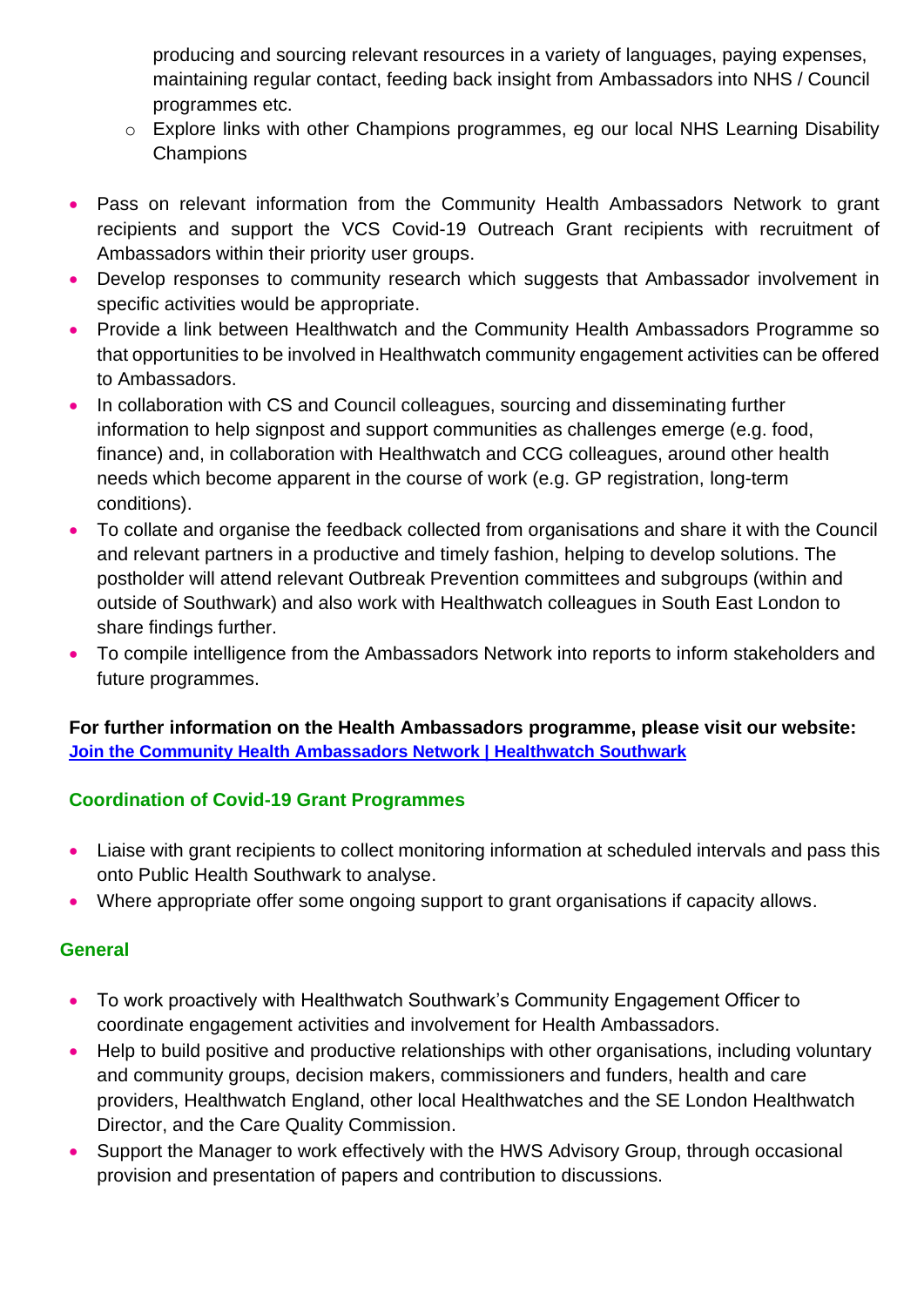- Help to scan the horizon for upcoming policy and service changes at national and local level, identifying opportunities and pressures
- Support the development of tenders and bids for consultancy and contracted work and help deliver this work in a timely and professional way in line with the usual responsibilities of the post.
- Undertake other tasks from time to time and as appropriate, that may be required by management in line with the goals of the organisation.

#### **In common with all Community Southwark staff (Healthwatch Southwark host organisation)**

- Plan and organise one's own work priorities to ensure the achievement of all necessary targets and deadlines.
- Participate in supervision and appraisal and undergo training as necessary, taking responsibility for one's professional development.
- Work as part of the HWS and wider Community Southwark teams by participating in meetings, working collaboratively with other staff, and communicating internally.
- Complete timely monitoring reports and contribute to Annual Reports as required.
- Provide input into strategic planning.
- Work within HWS's contract and legal and statutory duties, and all of Community Southwark's protocols and policies, including financial controls, administrative records, and the Health and Safety, Equal Opportunities, and Data Protection policies.
- Help to ensure that equality of opportunity and respect for diversity are integral to the organisation's work.
- Support Community Southwark and HWS's values, vision and strategic objectives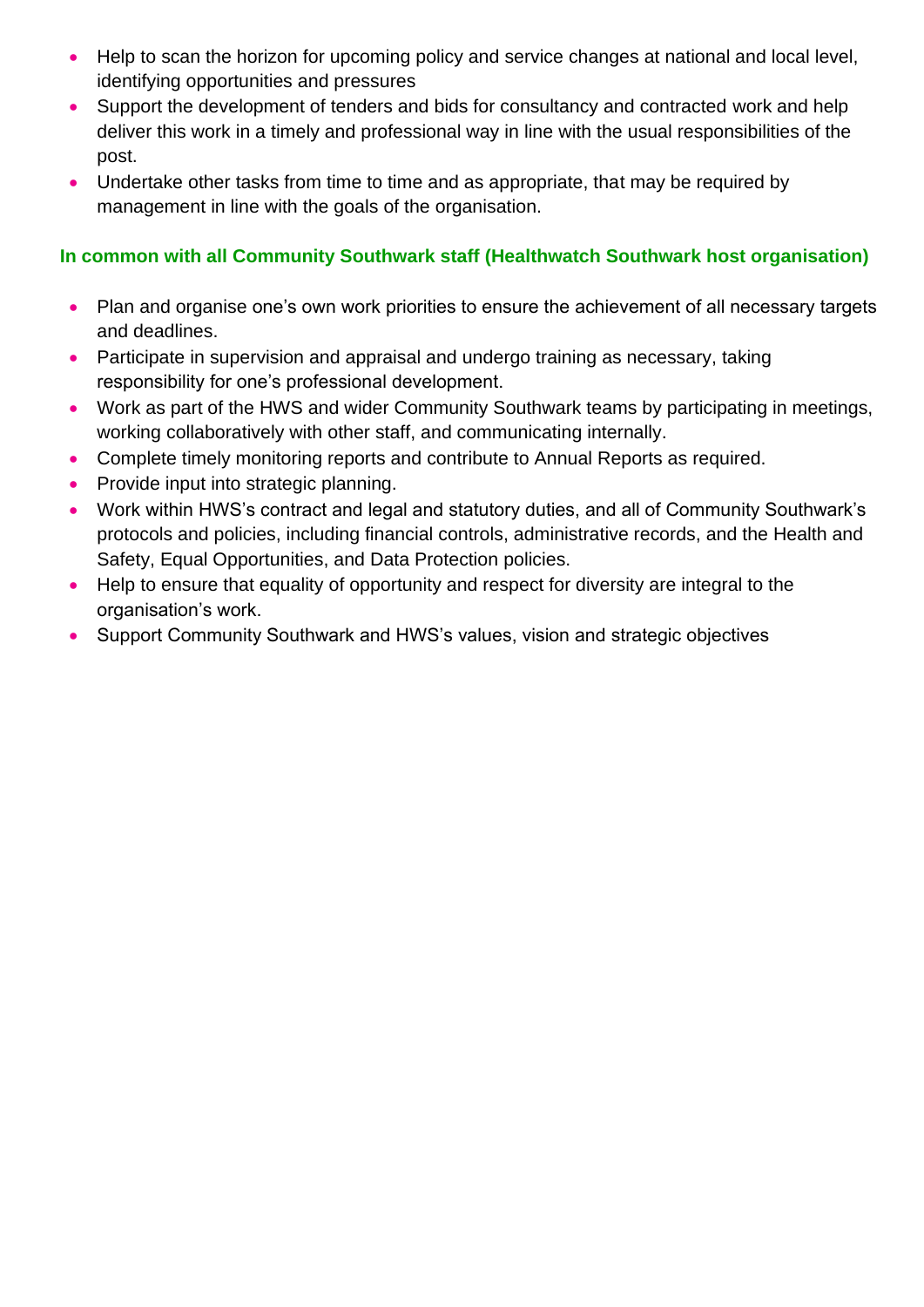## **Person Specification**

This person specification seeks to define a person most likely to be suited to the role of Community Health Ambassadors Officer. Candidates are required to meet all the essential criteria listed.

|                                                                                                                                                                       | Essential | Desirable                 |  |  |
|-----------------------------------------------------------------------------------------------------------------------------------------------------------------------|-----------|---------------------------|--|--|
|                                                                                                                                                                       |           |                           |  |  |
| <b>Skills and experience</b>                                                                                                                                          |           |                           |  |  |
| Knowledge and experience of running, and recruiting members of the                                                                                                    | X         |                           |  |  |
| public for engagement activities involving a diverse range of people and                                                                                              |           |                           |  |  |
| communities, including seldom heard or vulnerable groups                                                                                                              | X         |                           |  |  |
| Experience of managing and supporting volunteers                                                                                                                      |           |                           |  |  |
| Knowledge and experience of coordinating programmes, projects and<br>public events                                                                                    | X         |                           |  |  |
| Knowledge and experience of coordinating grant programmes                                                                                                             |           | $\boldsymbol{\mathsf{x}}$ |  |  |
| Track record of good information/data management                                                                                                                      |           |                           |  |  |
| Excellent verbal and written communication skills, with the ability to<br>engage different audiences and interpret sometimes complex messages<br>for a diverse public |           |                           |  |  |
| Good organisational, time and project management skills including<br>financial planning                                                                               | X         |                           |  |  |
| High-level networking, influencing and listening skills                                                                                                               | X         |                           |  |  |
| Experience of working with a range of stakeholders and collaborators                                                                                                  | X         |                           |  |  |
| Competence in Word, Powerpoint and Excel and contributing to                                                                                                          |           |                           |  |  |
| databases and websites                                                                                                                                                |           |                           |  |  |
| <b>Interests and knowledge</b>                                                                                                                                        |           |                           |  |  |
| Passion for quality public health and care services                                                                                                                   | X         |                           |  |  |
| Appreciation for the challenges faced by disadvantaged people and                                                                                                     | X         |                           |  |  |
| those from diverse seldom heard communities, and commitment to                                                                                                        |           |                           |  |  |
| tackling inequalities<br>Personal qualities and work style                                                                                                            |           |                           |  |  |
| Adaptable, willing to learn and with a strong work ethic                                                                                                              | X         |                           |  |  |
| Able to show initiative and constructively approach challenges                                                                                                        | X         |                           |  |  |
| Able to work flexibly and collaboratively as part of a small team                                                                                                     |           |                           |  |  |
| Organised, with ability to work on a range of projects at once, and meet<br>deadlines                                                                                 |           |                           |  |  |
| Ability to approach diverse members of the public in a friendly, confident<br>way                                                                                     |           |                           |  |  |
| Reliable                                                                                                                                                              | X         |                           |  |  |
| Be flexible to work evening and weekends when required                                                                                                                |           |                           |  |  |

### **Application Guidelines**

Please ensure to **personalise your cover letter to this role.**

**Use practical examples** from your work to address how you meet the requirements outlined in the Person Specification', especially those marked as '**essential**'.